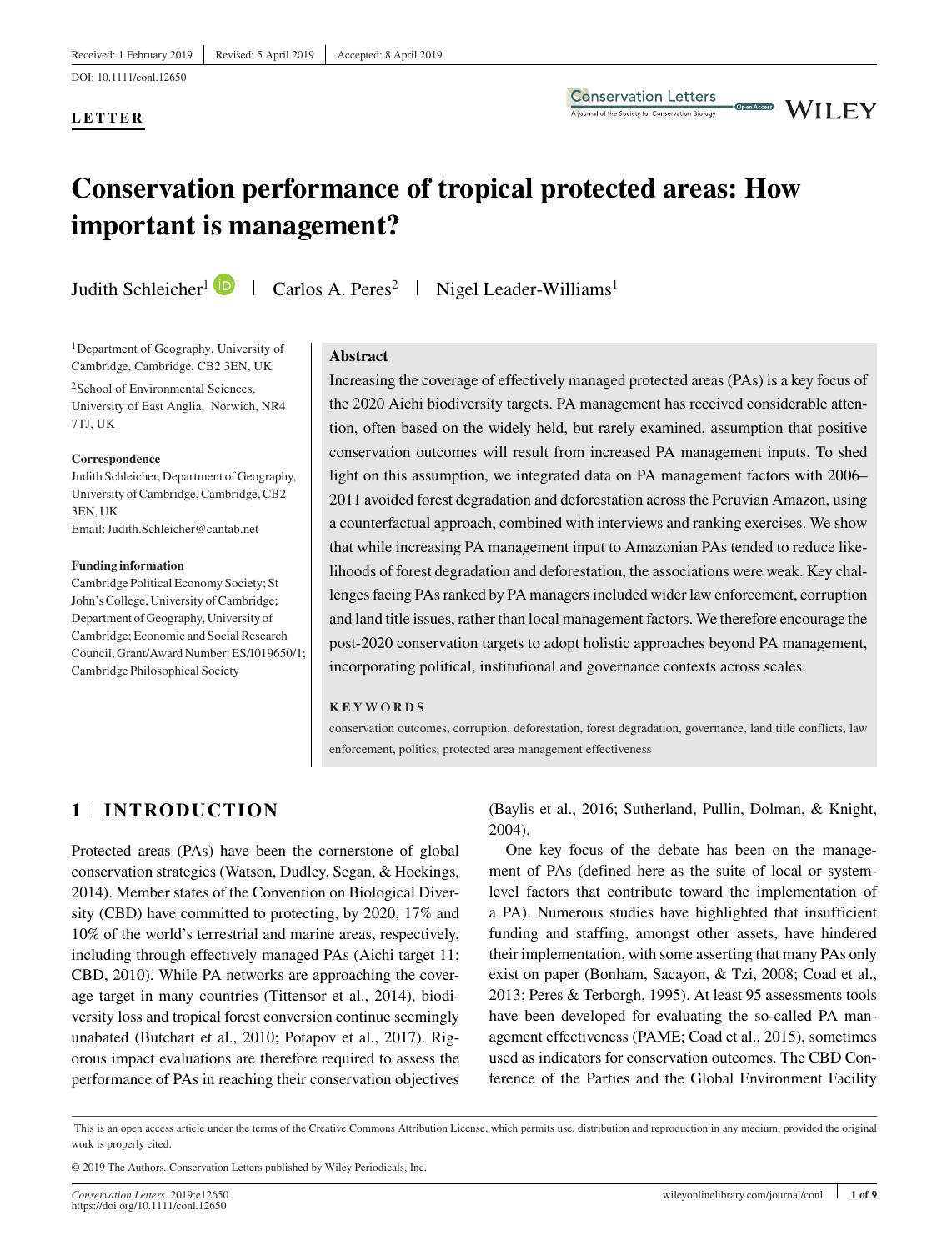(GEF), for example, have adopted the PA Management Effectiveness Tracking Tool (METT) as reporting requirement for GEF-funded projects.

These premises rest on the implicit or explicit assumption that there is a strong relationship between management factors and conservation outcomes. However, these links have received little scrutiny (Coad et al., 2015; Geldmann et al., 2013). The Protected Planet Report acknowledges that few assessments link PA management indicators with conservation outcomes, concluding that the "results on how management inputs relate to conservation delivery are still equivocal" (Juffe-Bignoli et al., 2014; p. iii). Only few studies have evaluated the links between management factors and changes in deforestation, forest fire incidence (Carranza, Manica, Kapos, & Balmford, 2014; Nolte & Agrawal, 2013) or species population trends (Geldmann et al., 2018). This is compounded by methodological difficulties of unequivocally attributing conservation outcomes to conservation interventions. Recent advances in applying counterfactuals have helped to eliminate competing explanations (Ferraro & Hanauer, 2014), allowing to couple PA management data with data on their conservation impacts. Examining these links is especially timely for the current discussions on setting goals to succeed the Aichi targets.

Here, we assess (1) whether key PA management factors (Tables 1 and 2) are associated with avoiding forest degradation and/or deforestation in Amazonian PAs, using a counterfactual approach, and (2) what the key challenges are for their implementation. Peru is an excellent country for such an assessment, being highly biodiverse and exhibiting a range of PA types. We combine data on the management and conservation outcomes of 43 PAs in the Peruvian Amazon, managed by government, private actors or civil society, while controlling for a large suite of potential confounding variables (Schleicher, Peres, Amano, Llactayo, & Leader-Williams, 2017). We further gauge the key challenges facing PAs as perceived by stakeholders through interviews and ranking exercises. To our knowledge, this is the first such study to evaluate to what degree PA management factors are associated with avoiding forest degradation, including PAs under different governance regimes. Unlike previous studies, we combine qualitative and quantitative datasets to provide insights into these issues, and include actual figures on financial investments and staff numbers in our analysis. We further discuss limitations of the existing literature and propose ways forward for future research.

#### **2 METHODS**

#### **2.1 Study area**

The Peruvian Amazon is highly species-rich and extends across 784 692  $km^2$ , spanning the eastern slopes of the **TABLE 1** Summary table of key management inputs into PAs  $(n = 43)$  in the Peruvian Amazon

|                                                         | <b>Median</b> (range) |
|---------------------------------------------------------|-----------------------|
| <b>Conservation activities</b>                          |                       |
| Years of conservation work ( $n=37$ )                   | $7(0-71)$             |
| Years of ecological monitoring $(n = 39)$               | $0(0-16)$             |
| Patrols*, <sup>1</sup> (n = 39)                         | $2.45(0-311.9)$       |
|                                                         |                       |
| <b>Personal</b>                                         |                       |
| Staff $2006*$ (n = 36)                                  | $0.17(0-62.6)$        |
| Staff $2011^*$ (n = 43)                                 | $0.75(0-27.2)$        |
| Guards $2011^*$ (n = 43)                                | $0.44(0-18.8)$        |
| Staff with technical/higher education* $(n = 42)$       | $0.22(0-39.4)$        |
| Staffing adequacy (scale: 0 to 6) <sup>2</sup> (n = 39) | $3(0-6)$              |
| Staff shortfall $(\%)$ (n = 41)                         | $42.86(0-100)$        |
|                                                         |                       |
| <b>Funding</b>                                          |                       |
| Funding $2006***$ <sup>3</sup> (n = 27)                 | 34.32 (0-7507.0)      |
| All Funding $2011***$ <sup>3</sup> (n = 39)             | 257.60                |
|                                                         | $(24.85 - 12870.0)$   |
| Funding adequacy (scale: 0 to 6) <sup>2</sup> (n = 37)  | $3.5(1-6)$            |
| Funding shortfall $(\%)$ (n = 30)                       | 54.98 (0-98.20)       |
|                                                         |                       |
| <b>Infrastructure</b>                                   |                       |
| Sites of staff presence* $(n = 41)$                     | $0.21(0-20.85)$       |
| Control points at area boundary* $(n = 41)$             | $0.14(0 - 7.50)$      |
| Vehicles* $(n = 27)$                                    | $0.21(0-3.18)$        |

\*Number per 100 km2.

\*\*Nuevo Soles per km2.

<sup>1</sup>These are conducted to monitor and detect illegal and other activities and processes in the area.

<sup>2</sup>These scores are on a scale of 0 to 6, where 0 represents fully inadequate and 6 represents fully adequate levels of available staff or funding to meet the conservation challenges of the areas.

<sup>3</sup>The funding data for 2006 and 2011 are not directly comparable because for government PAs 2006 includes only government funding, whereas 2011 includes funding from other sources going toward the PA where known.

tropical Andes and the lowland Amazon basin (Goulding, Barthem, & Ferreira, 2003). Key threats facing the forest and its biodiversity include conversion into agriculture, gold mining, and forest degradation from timber extraction. While the rate and extent of change has been lower than in neighbouring Brazil, they are expected to increase. To counter forest conversion, Peru has established a range of PA types, of which national government-controlled PAs and conservation concessions (CCs) are the most prominent in number and/or area coverage (Figure 1; Supporting Information).

#### **2.2 Assessing PA performance**

The performance of PAs in curbing deforestation and forest degradation was assessed based on rates of avoided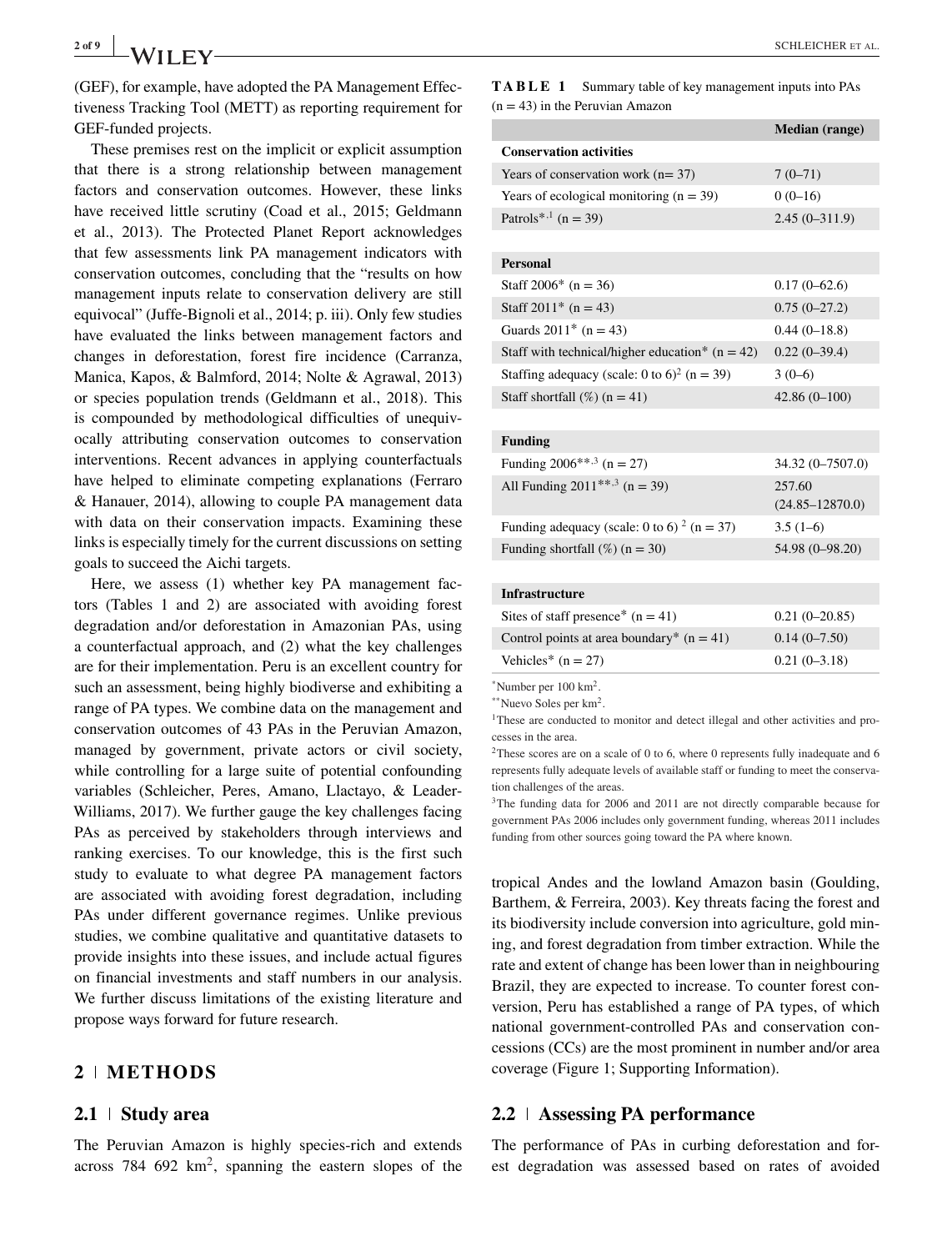**TABLE 2** Spearman rank correlation and unpaired Wilcoxon signed rank tests between management indicators and avoided deforestation and forest degradation (%) in PAs ( $n = 43$ ) in the Peruvian Amazon. Results are shown for tests with unadjusted P values below 0.1, including 95% confidence intervals (CI); all others are marked with ns (nonsignificant). *P* values were adjusted (adj. *P*) using a false discovery rate approach (Pike, 2011)

|                                                                   | <b>Avoided deforestation</b> |               | <b>Avoided degradation</b> |                          |               |          |
|-------------------------------------------------------------------|------------------------------|---------------|----------------------------|--------------------------|---------------|----------|
|                                                                   | $rho/W$ ***                  | 95% CI        | adj. $P$                   | rho / $W^{\ast\ast\ast}$ | 95% CI        | adj. $P$ |
| <b>Conservation activities</b>                                    |                              |               |                            |                          |               |          |
| Conducting conservation activities (yes/no) $(n = 41)$            | $107.5 (+)$                  | 0.27, 3.68    | 0.375                      | ns                       | ns            | ns       |
| Length of conservation work (years) $(n = 37)$                    | ns                           | ns            | $\rm ns$                   | ns                       | ns            | ns       |
| Conducting ecological monitoring (yes/no) $(n = 39)$              | ns                           | ns            | $\rm ns$                   | $278 (+)$                | $-0.02, 0.80$ | 0.290    |
| Length of ecological monitoring (years) $(n = 39)$                | 0.30                         | $-0.03, 0.59$ | 0.453                      | 0.37                     | 0.03, 0.65    | 0.220    |
| Conducting patrols (yes/no) $(n = 41)$                            | ns                           | ns            | ns                         | ns                       | ns            | ns       |
| Patrols* $(n = 39)$                                               | 0.27                         | $-0.09, 0.58$ | 0.453                      | ns                       | ns            | $\rm ns$ |
| External project or support (yes/no) $(n = 39)$                   | ns                           | ns            | ns                         | ns                       | ns            | ns       |
| <b>Personal</b>                                                   |                              |               |                            |                          |               |          |
| Staff 2006* ( $n = 36$ )                                          | ns                           | $\rm ns$      | ns                         | ns                       | ns            | ns       |
| Staff $2011^*$ (n = 43)                                           | ns                           | ns            | ns                         | ns                       | ns            | ns       |
| Guards $2011^*$ (n = 43)                                          | ns                           | ns            | ns                         | 0.28                     | $-0.06, 0.58$ | 0.290    |
| Adequate staff capacity (yes/no) $(n = 36)$                       | ns                           | ns            | ns                         | ns                       | ns            | ns       |
| Staff with technical or higher education <sup>*</sup> $(n = 42)$  | 0.26                         | $-0.09, 0.57$ | 0.453                      | 0.29                     | $-0.06, 0.60$ | 0.290    |
| Staffing adequacy (scale: 0 to 6) ( $n = 39$ )                    | ns                           | ns            | ns                         | 0.27                     | $-0.07, 0.56$ | 0.290    |
| Staff shortfall $(\%)$ (n = 41)                                   | ns                           | ns            | ns                         | $\rm ns$                 | ns            | $\,ns$   |
| <b>Funding</b>                                                    |                              |               |                            |                          |               |          |
| Funding $2006**$ (n = 27)                                         | ns                           | ns            | ns                         | 0.45                     | 0.03, 0.69    | 0.220    |
| All funding $2011**$ (n = 39)                                     | ns                           | $\rm ns$      | ns                         | 0.29                     | $-0.03, 0.57$ | 0.290    |
| External funding (yes/no) $(n = 41)$                              | ns                           | ns            | ns                         | $\rm ns$                 | ns            | ns       |
| Funding adequacy (scale: 0 to 6) $(n = 37)$                       | ns                           | ns            | ns                         | $-0.31$                  | $-0.59, 0.03$ | 0.290    |
| Funding shortfall $(\%)$ (n = 30)                                 | ns                           | ns            | ns                         | ns                       | ns            | ns       |
| Area generates income (yes/no) $(n = 39)$                         | ns                           | ns            | ns                         | ns                       | ns            | ns       |
| <b>Infrastructure</b>                                             |                              |               |                            |                          |               |          |
| Boundary demarcation of area (yes/no) $(n = 41)$                  | ns                           | ns            | ns                         | ns                       | ns            | ns       |
| Staff presence in/around area (yes/no) $(n = 41)$                 | ns                           | $\rm ns$      | ns                         | $\rm ns$                 | ns            | ns       |
| Sites of staff presence* $(n = 41)$                               | ns                           | $\rm ns$      | ns                         | 0.38                     | 0.03, 0.67    | 0.220    |
| Control points at area boundary <sup>*</sup> $(n = 41)$           | ns                           | ns            | ns                         | 0.26                     | $-0.09, 0.58$ | 0.290    |
| More access routes than control points (yes/no) $(n = 41)$        | ns                           | ns            | ns                         | ns                       | ns            | ns       |
| Available vehicles with petrol (yes/no) $(n = 36)$                | ns                           | ns            | ns                         | ns                       | ns            | ns       |
| Vehicles* $(n = 27)$                                              | ns                           | $\rm ns$      | ns                         | ns                       | ns            | ns       |
| Local people                                                      |                              |               |                            |                          |               |          |
| Local people involved in management/decisions (yes/no) $(n = 38)$ | ns                           | ns            | ns                         | ns                       | ns            | ns       |
| Local people obtain economic benefits (yes/no) $(n = 39)$         | ns                           | ns            | ns                         | ns                       | ns            | ns       |

\*Number per 100 km2.

\*\*Nuevo soles per km2.

\*\*\*This column shows the Spearman rank correlation coefficient (rho) for ordinal and continuous variables, or the Wilcoxon signed rank test result (W) for categorical (yes/no) variables.

deforestation and avoided forest degradation between 2006 and 2011. These rates were calculated by Schleicher et al. (2017) for 30 government PAs and 13 CCs, collectively referred to hereafter as PAs. Avoided deforestation and forest degradation are defined as the difference in percent 2006–2011 deforestation and forest degradation, respectively, between PAs and control sites, selected based on matching (Andam, Ferraro, Pfaff, Sanchez-Azofeifa, & Robalino, 2008). Schleicher et al. (2017) found that PAs on average avoided deforestation and forest degradation compared to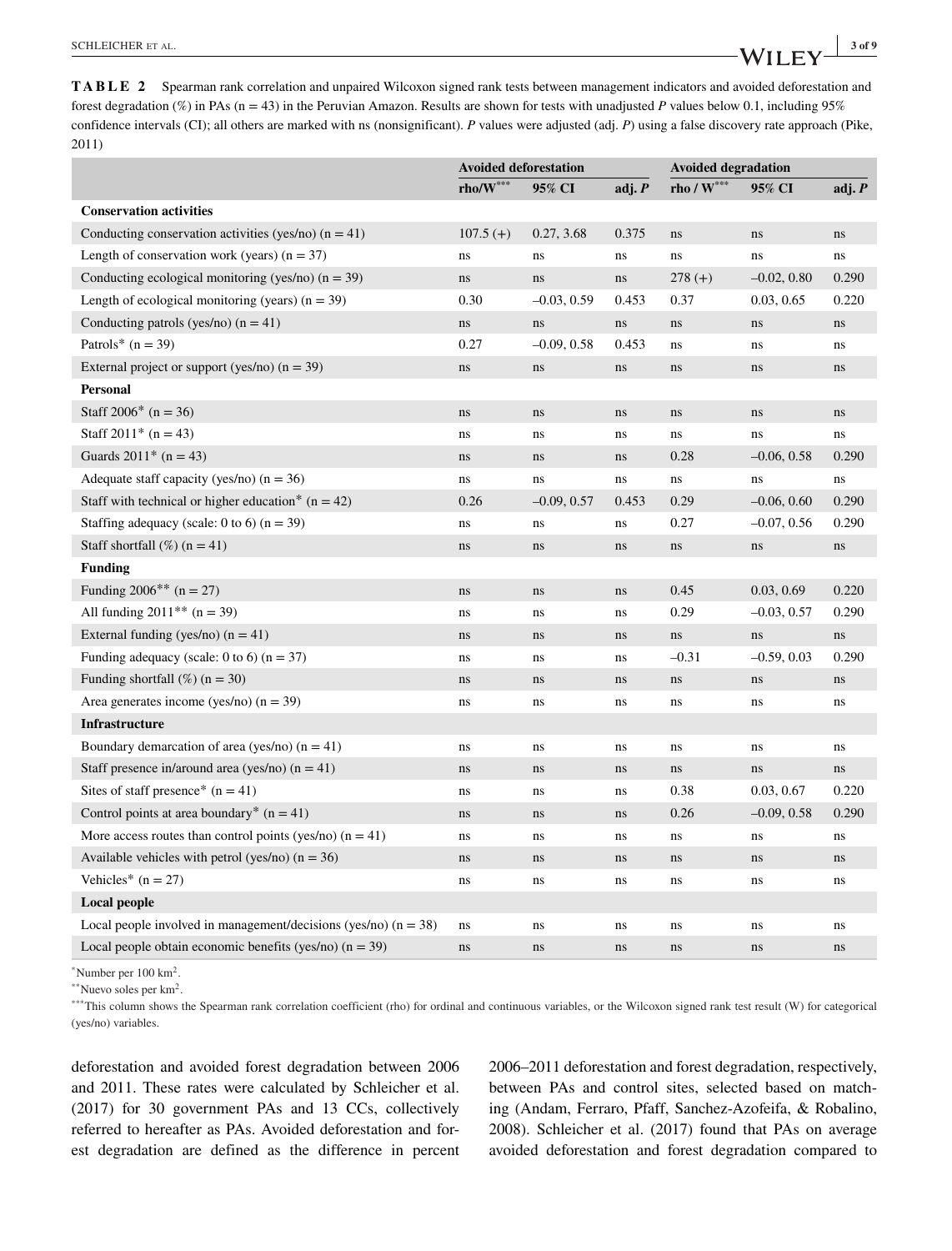

**FIGURE 1** Map of (a) Peru and (b) the Peruvian Amazon showing the 43 protected areas included in this study

control sites in the unprotected landscape, but showed considerable variation across PAs. Here, we assess the degree to which key PA management factors contributed toward this variation.

#### **2.3 Assessing PA management**

Management factors were assessed through a questionnaire survey with PA managers or their representatives. The questionnaire covered 29 management indicators on staffing, funding, local population, conservation activities and infrastructure (Supporting Information; Table S1). These indicators were selected based on *a priori* expectations of factors likely to influence deforestation and/or forest degradation based on (1) the PA management literature, (2) existing PAME tools, particularly the METT (Laurance et al., 2012; Leverington, Costa, Pavese, Lisle, & Hockings, 2010; Stolton, Hockings, Dudley, Mackinnon, & Whitten, 2007), and (3) our knowledge of the national context. To address shortcomings of the METT on the subjective assessment of management level adequacy (Carbutt & Goodman, 2013), we obtained empirical government data on actual 2011 government funding and 2012 staffing levels of each government PA. These data were used to complement and triangulate the questionnaire data. After piloting the questionnaire in June 2013, a slightly revised version was administered between June and September 2013, lasting 30–45 minutes.

#### **2.4 Statistical analysis**

We applied nonparametric Wilcoxon and Spearman rank correlation tests to assess whether PA management indicators were associated with avoided deforestation and forest degradation (Carranza et al., 2014), using the *wilcox.test* and *cor.test* functions in R version 3.0.3 (R Core Team, 2014). We calculated 95% confidence intervals for Spearman rank correlation coefficients by bootstrapping 10 000 times using the *spearman.ci* function. Not all respondents answered all questions, so sample sizes varied between management variables. To account for multiple comparisons when assessing individual indicators, we adjusted *P*-values through a false discovery rate approach based on the two-stage sharpened method developed by Verhoeven and colleagues (2005) and Pike (2011). This approach is less conservative than conventional Bonferroni approaches, yet yields better results in controlling for type I errors while simultaneously reducing type II errors (Verhoeven, Simonsen, & McIntyre, 2005). We also developed two composite indicators of (1) staff and funding and (2) conservation and monitoring activities. These indicators were adapted from Geldmann et al. (2018)'s management dimensions, based on our knowledge of the study area, calculating the mean of the normalized individual indicators (Supporting Information).

#### **2.5 Assessing key challenges**

JS conducted 177 semistructured interviews with PA stakeholders between 2011 and 2013, to assess key opportunities and challenges facing PAs across the Peruvian Amazon (Supporting Information). Key informants were selected through a combination of purposive sampling and snowballing (Ritchie, Lewis, & Elam, 2003), and were asked for their consent to be interviewed. Interviews were conducted face-to-face, except for a small number held via telephone, and lasted 30–120 minutes. Following a thematic analysis, interviews were attributed detailed codes, which were grouped into clusters to extract the key challenges expressed by participants, captured in 29 statements (King & Horrocks, 2010). Twelve CC managers or their representatives were given these statements to rank according to their relative importance on a scale from 0 to 6 from least to most important challenge. The research project underwent review and approval of the Research Ethics Review Group of the Department of Geography, University of Cambridge.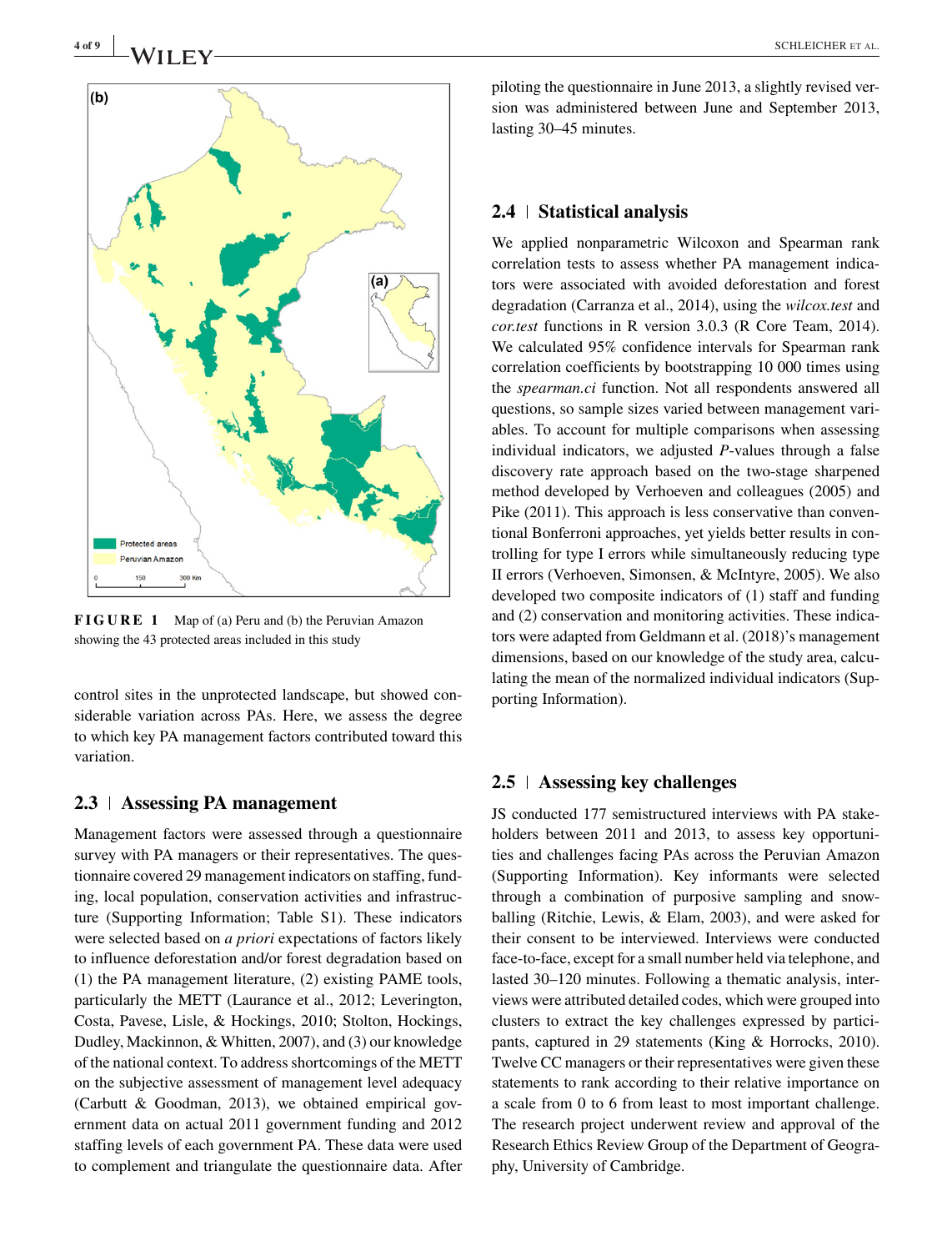# **3 RESULTS**

#### **3.1 Management factors of Amazonian PAs**

Management inputs and processes varied across different PAs (Table 1). Nearly all PAs (93%) had undertaken some conservation activities by 2011, over an average of 7 years. In nearly all PAs (90%) these activities included conducting patrols. Prior to 2011, about half (49%) of the PAs had not conducted any ecological monitoring.

Few staff and little funding was available for each PA. On average, less than one staff per  $100 \text{ km}^2$  per PA were available in 2006 and 2011, despite substantial increases in staff levels in the 5-year period since 2006. Furthermore, only 0.2 staff per 100 km2 had technical or higher education. Nearly half (47%) of the respondents felt that any given PA was insufficiently staffed in terms of management capacity, with average staff and funding shortfalls perceived to be 43% and 55%, respectively. Most (75%) respondents reported that the PAs received at least some funding from external sources in 2011. However, a similar percentage (74%) of PAs did not generate any income, and the few that did so, mainly received revenues through tourism.

In addition, the boundaries of over half of PAs (56%) had been poorly demarcated physically. However, 85% of PAs had staff present at control points, research stations or an office, with an average of 0.2 manned sites per  $100 \text{ km}^2$ . In addition, two-thirds of all PAs (66%) had operational vehicles with fuel at their disposal, even though the number available was low (Table 1). As a result, 83% of PAs could be accessed via entry routes without control points. Encouragingly, 61% of all respondents reported that their PA involved local communities in the management and decision making of the area.

## **3.2 Management predictors of avoided deforestation and forest degradation**

Prior to adjusting *P*-values to control for false discovery rates, we could reject the null hypothesis of no association at  $P < 0.05$  for only one management indicator: whether or not any conservation activities had been undertaken in the PA since establishment (Table 2). PAs with conservation activities had avoided more deforestation than those without.

Among the estimated associations between management indicators and avoided degradation, we could reject the null hypothesis of no association at  $P < 0.05$  for three indicators. Avoided forest degradation increased with increasing (1) amount of funding available per unit area in 2006, (2) density of sites at which staff were present within or around the PA, and (3) length of time during which ecological monitoring had taken place (Figure 2).

However, after adjusting *P*-values for multiple comparisons (Table 2), none of the individual management indica-



**FIGURE 2** Changes in avoided forest degradation between 2006 and 2011 (%) inside Peruvian protected areas plotted against (a) 2006 funding levels, (b) number of manned sites, and (c) length of time ecological monitoring had taken place inside the area

tors were significantly associated with avoided forest degradation or avoided deforestation. These results remained robust after excluding one outlier, analysing government PAs and CCs separately, or using composite indicators of (a) funding and staffing and (b) monitoring and conservation activities (Table S2).

### **3.3 Key challenges facing PAs**

Stakeholders perceived various challenges to affect PA implementation and conservation performance (Table 3). These included a number of factors linked to PA management, such as lack of funding, inefficient coordination and communication, as well as insufficient logistical and technical capacity of PA managers. However, none of these management factors were ranked by respondents as the four most important challenges, namely lack of law enforcement, corruption,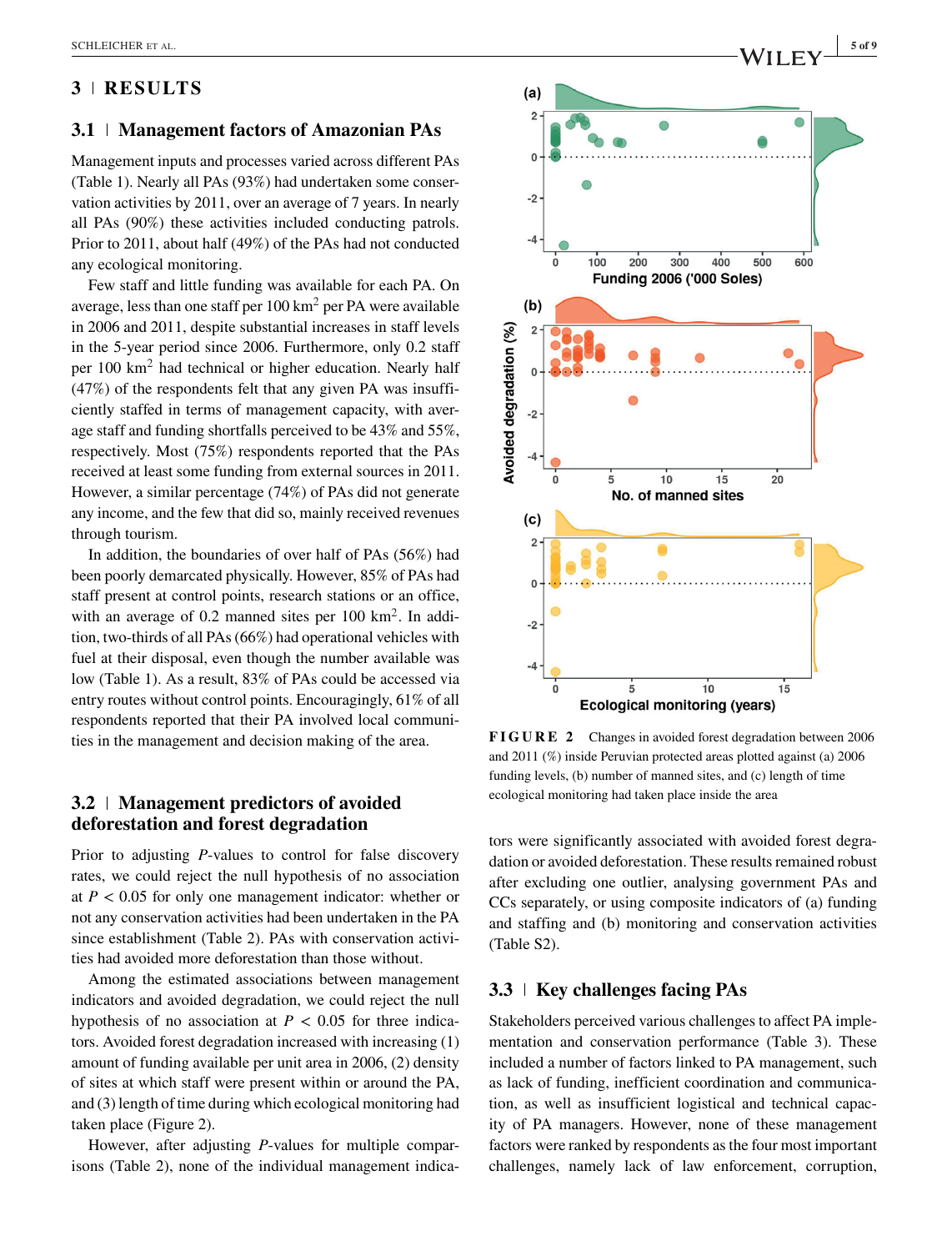| TABLE 3<br>Statements of challenges facing Peruvian protected areas (PAs) based on semistructured interviews with PA stakeholders, order<br>according to mean rank from most $(6)$ to least important $(0)$ |                    |
|-------------------------------------------------------------------------------------------------------------------------------------------------------------------------------------------------------------|--------------------|
| Challenges facing protected areas (PA)                                                                                                                                                                      | Mean rank $\pm$ SD |
| 1. Lack of law enforcement                                                                                                                                                                                  | $4.33 \pm 1.37$    |
| 2. Corruption                                                                                                                                                                                               | $4.33 \pm 1.67$    |
| 3. Overlaps with other land titles                                                                                                                                                                          | $4.33 \pm 1.87$    |
| 4. Lack of respect for land titles                                                                                                                                                                          | $4.25 \pm 1.86$    |
| 5. Ecological threats impacting the PA                                                                                                                                                                      | $4.00 \pm 1.48$    |
| 6. Insufficient funding for the PA                                                                                                                                                                          | $4.00 \pm 1.21$    |
| 7. Inefficient coordination between government entities                                                                                                                                                     | $3.92 \pm 1.31$    |
| 8. Insufficient logistical capacity of government entities                                                                                                                                                  | $3.83 + 1.64$      |

| 2. Corruption                                                        | 4.33 $\pm$ 1.07 |
|----------------------------------------------------------------------|-----------------|
| 3. Overlaps with other land titles                                   | $4.33 \pm 1.87$ |
| 4. Lack of respect for land titles                                   | $4.25 \pm 1.86$ |
| 5. Ecological threats impacting the PA                               | $4.00 \pm 1.48$ |
| 6. Insufficient funding for the PA                                   | $4.00 \pm 1.21$ |
| 7. Inefficient coordination between government entities              | $3.92 \pm 1.31$ |
| 8. Insufficient logistical capacity of government entities           | $3.83 \pm 1.64$ |
| 9. Lack of a unified land title registry                             | $3.75 \pm 1.91$ |
| 10. Local population needs alternative, sustainable livelihoods      | $3.75 \pm 1.42$ |
| 11. One's life being under threat                                    | $3.75 \pm 2.05$ |
| 12. Inefficient administrative processes in the government           | $3.58 \pm 1.67$ |
| 13. Insufficient political will from government to support PAs       | $3.58 \pm 2.07$ |
| 14. Economic value of resources                                      | $3.50 \pm 2.11$ |
| 15. Insufficient number of people working in the PA                  | $3.41 \pm 1.51$ |
| 16. Insufficient technical capacity of government entities           | $3.33 \pm 1.72$ |
| 17. Staff turnover in government                                     | $3.33 \pm 1.72$ |
| 18. Government has insufficient funding                              | $3.33 \pm 1.61$ |
| 19. Insufficient number of people working in government entities     | $3.00 \pm 1.65$ |
| 20. Relationship between people in charge of PA and local population | $3.00 \pm 1.65$ |
| 21. Difficult access to information or education by population       | $2.92 \pm 1.56$ |
| 22. Communication between government and people in charge of PA      | $2.75 \pm 1.29$ |
| 23. Insufficient logistical capacity of people in charge of PA       | $2.75 \pm 1.48$ |
| 24. Long time to obtain results from conservation activities         | $2.75 \pm 1.54$ |
| 25. The accessibility of the PA                                      | $2.08 \pm 1.24$ |
| 26. Insufficient technical capacity of people in charge of PA        | $1.83 \pm 1.19$ |
| 27. Lacking social, ecological, and/or economic information          | $1.67 \pm 1.23$ |
| 28. Inefficient coordination between people managing the PA          | $1.33 \pm 1.15$ |
| 29. The size of the PA                                               | $1.08 \pm 1.44$ |
|                                                                      |                 |

overlaps with other land titles, and a general lack of respect attributed to land titles. Respondents highlighted law enforcement challenges beyond the reach of PA management. This included the difficulty of mobilising the few relevant government officials to inspect illegal activities and the limited number of cases taken to court.

# **4 DISCUSSION**

Over the years, studies have argued that many PAs cannot count on sufficient investments to meet their conservation objectives (Leader-Williams & Albon, 1988; UNEP-WCMC and IUCN, 2016; Watson et al., 2014), leading some to conclude that numerous tropical PAs are merely "paper parks" (Coad et al., 2013). By contrast, we showed that most PAs across the Peruvian Amazon had implemented conservation activities by 2011, and therefore did not exist only on paper. However, average levels of management inputs were relatively low: even though overall funding levels were 31% higher than those reported in 1996, the average levels of PA personnel and funding in 2011 were still well below those recommended for Peru in 1999 (James, Green, & Paine, 1999). Given these limitations on funding and staffing, compared to Peru's globally important biodiversity, James and colleagues (1999) identified Peru as a global priority for foreign investments into PAs.

Our findings suggest that while increasing PA management inputs in Amazonian PAs tended to reduce the likelihood of forest degradation and deforestation, the associations were at best weak. Indeed, none of the composite or individual PA management indicators showed a significant effect after accounting for multiple comparisons. The lack of any stronger links seems surprising at first. However, this is in line with all three previous counterfactual studies that examined the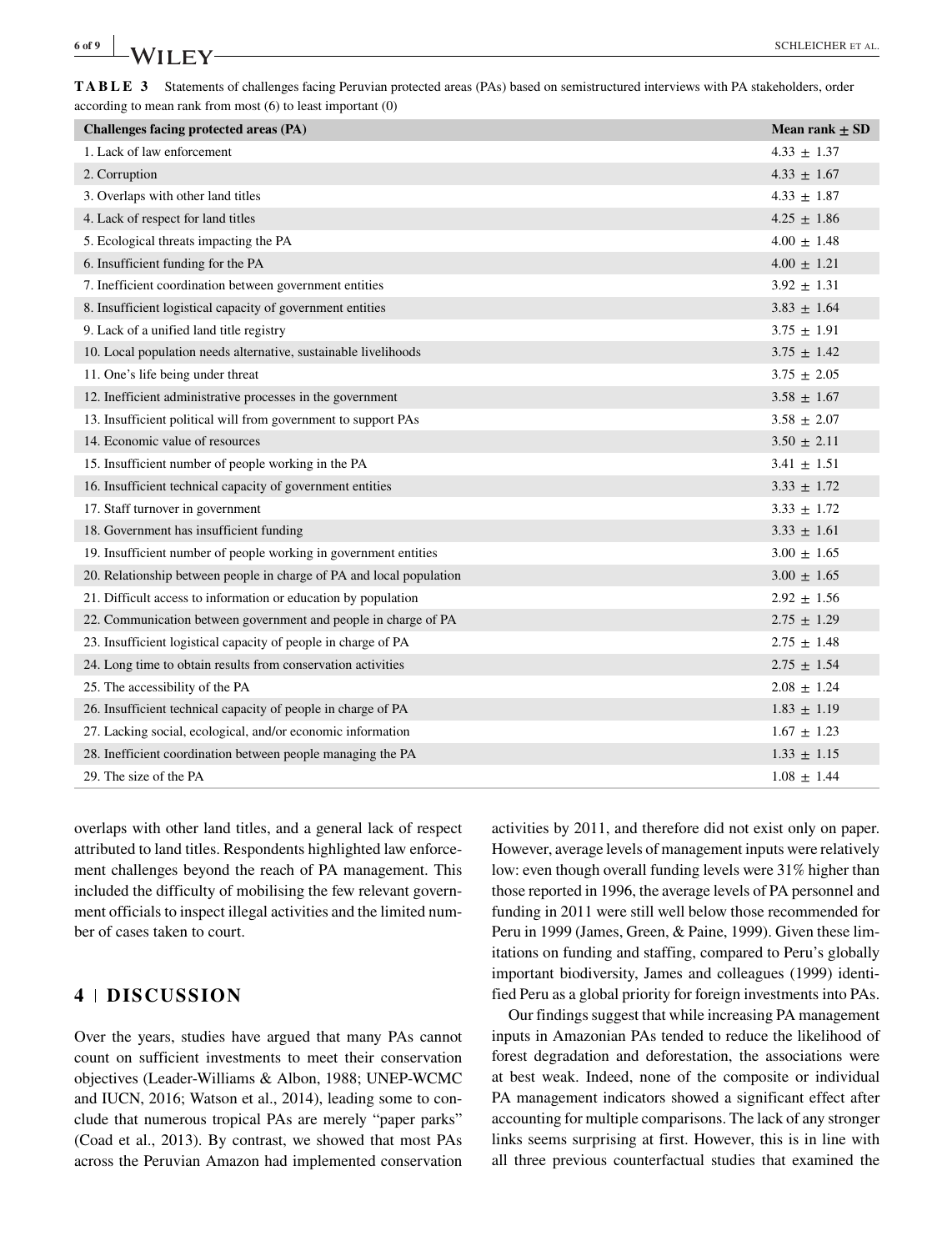relationships between avoided deforestation or fire occurrence, and PA management factors in neighbouring Brazil (Carranza et al., 2014; Nolte & Agrawal, 2013; Nolte, Agrawal, & Barreto, 2013). There was no evidence for significant relationships between avoided deforestation for 26 PAs in the Brazilian Cerrado and scores of the Rapid Assessment and Prioritization of PA Management (RAPPAM) tool (Carranza et al., 2014). Nolte et al. (2013) came to the same conclusion when comparing RAPPAM scores and deforestation rates in Brazilian Amazon PAs. Furthermore, Nolte et al. (2013) found that only one indicator was significantly associated with reduced fire occurrence in 29 Brazilian Amazon PAs: whether or not PAs had experienced land tenure conflicts. Similarly, interviews with PA managers of 93 PAs globally suggested that only one factor was significantly correlated with PAs' ability to deter habitat change, namely the density of guards in the PA (Bruner, Gullison, Rice, & Fonseca, 2001). This finding could result from a higher median guard density (1.7 guards per  $100 \text{ km}^2$ ), as the median guard density in the 15 "least effective" PAs included in their study was equivalent to the median guard density of the PAs assessed here (both 0.4 guards per  $100 \text{ km}^2$ ). The absence of effects in our study could be due to low levels of management input. It would therefore be valuable to investigate whether, similarly to marine PAs (Gill et al., 2017), there are management input thresholds above which management decisively affects conservation outcomes in terrestrial PAs, by assessing these relationships across a range of management levels.

The agreement of the few studies that assessed the relationships between management factors and PA conservation outcomes raises the important question of why the relationships uncovered were weak. This and previous studies assessed a variety of partly complementary management indicators through different approaches (Carranza et al., 2014; Nolte & Agrawal, 2013), yet reached similar conclusions. The observed results are therefore unlikely simply due to omitting key management indicators or not adequately capturing them (Cook, Carter, & Hockings, 2014). Instead, it could be that (1) the relationships between management factors and conservation outcomes are more complex than captured through bivariate analyses; (2) management factors are less important than other factors in influencing conservation outcomes; and/or (3) hidden biases were not controlled for in the analysis. The reality is likely a combination of these reasons. In this and previous studies, management levels were not randomly allocated. This can influence the observed relationships between management factors and conservation outcomes, if the factors influencing management allocation also impact conservation outcomes. For example, if high levels of management inputs are allocated to PAs where they are least beneficial for avoiding deforestation, the observed relationship between management levels and avoided deforestation can be negative, even if the actual underlying relationship is positive. This highlights the urgent need to consider the factors influencing management allocation and how they impact conservation outcomes. In Peru, key factors include how iconic a PA is and PA managers' negotiation skills, aspects not expected to be related to conservation outcomes, reducing the likelihood of this biasing the results. Nevertheless, other factors, such as perceived conservation pressure inside a PA, might also impact management allocation, highlighting the importance of controlling for such factors in the future. Doing so has in part been hindered by the relatively small sample sizes in published studies. Future studies would therefore benefit from conducting meta-analyses of existing studies (and publishing results and metadata at levels of detail conducive for such analyses). The resulting larger sample sizes would increase statistical power, and allow PAs to be grouped according to conservation pressure or other factors influencing management allocation.

Given the complexity of conservation realities, other factors than management regime might more strongly influence conservation outcomes. Indeed, in this study the challenges facing PAs ranked as most important were linked to the wider political and institutional contexts, rather than local PA management. In particular, respondents highlighted widespread lack of law enforcement, systemic corruption, and issues around land titles. Although the scope of PA management assessments has expanded and such factors have been highlighted previously (Corrigan, Robinson, Burgess, Kingston, & Hockings, 2018; IUCN and WCPA, 2017; Robinson, Kumar, & Albers, 2010), they have been relatively neglected in the conservation science literature compared to PA management (Chhatre & Agrawal, 2008; Gore, Ratsimbazafy, & Lute, 2013; Robbins, 2000; Smith, Muir, Walpole, Balmford, & Leader-Williams, 2003). This emphasises it is necessary to pay increased attention to the politics and governance of conservation interventions at different scales.

Our findings are particularly timely given the ongoing discussions for setting post-2020 biodiversity targets and the role PA management will play therein. An extensive literature and numerous assessment tools focus on PA management indicators, widely highlighting inadequate levels of funding and staffing (e.g., Coad et al., 2013; Leader-Williams & Albon, 1988). This is often based on the untested assumption, whether explicit or implicit, that strengthening PA management efforts will necessarily lead to improved conservation outcomes (e.g., Leverington et al., 2010; UNEP-WCMC and IUCN 2016). Reporting on management factors is part of the Aichi targets (CBD, 2010) and often a requirement for compliance with donor demands. For example, GEF-funded projects have to complete METT assessments repeatedly during the project cycle. However, close scrutiny shows there is little empirical evidence for such strong relationships. This study provides good reasons to be cautious about presuming such straightforward relationships. This is not to say that PA management does not influence their conservation outcomes.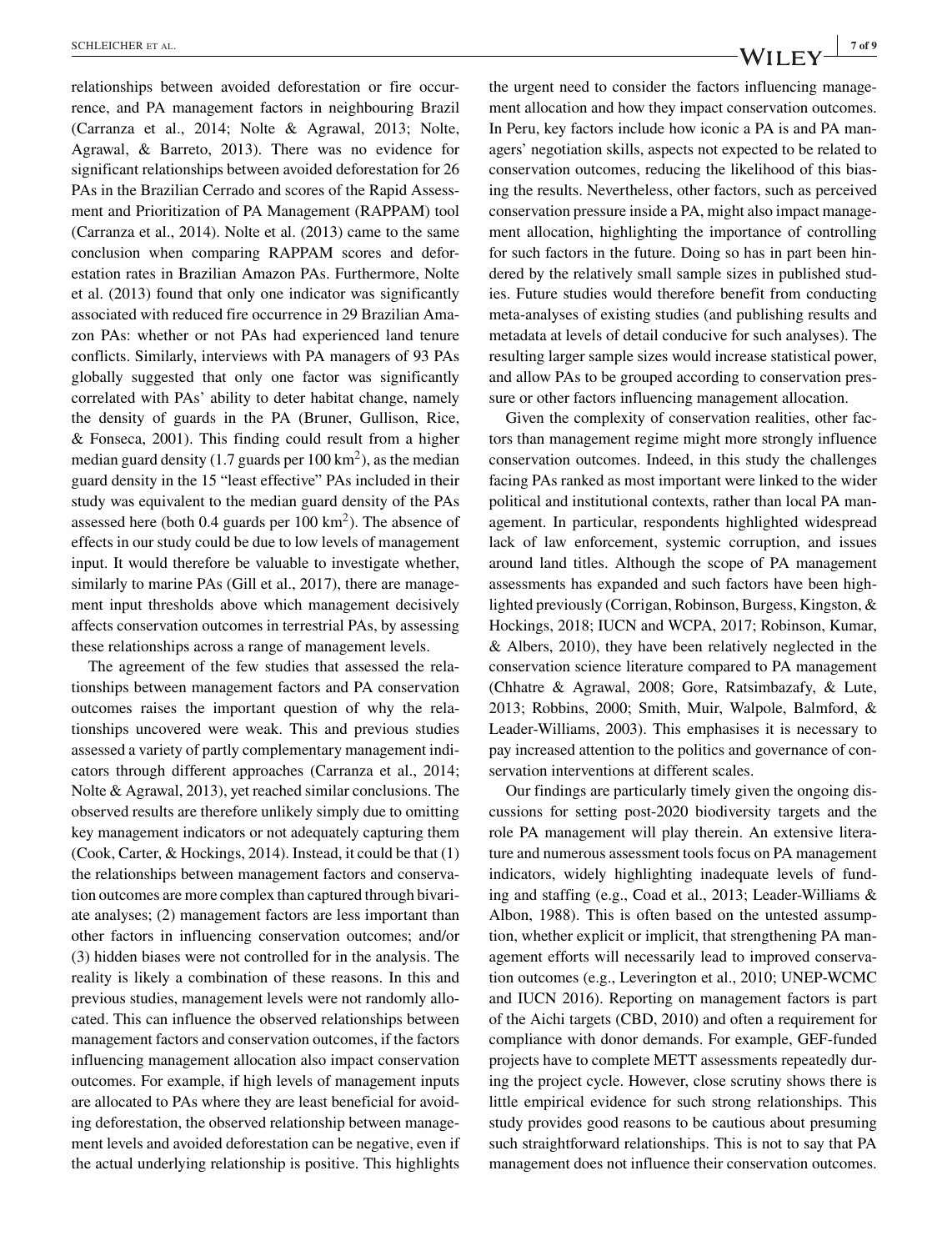However, our findings highlight that the relationships between management indicators and conservation outcomes are likely more complex than widely assumed. We therefore encourage the post-2020 targets and conservation literature to take a more holistic and ambitious approach, that goes beyond PA coverage and local management, to incorporating wider political, institutional and governance issues across scales.

#### **ACKNOWLEDGMENTS**

We thank all respondents; Tatsuya Amano and Alison Johnston for statistical advice; Marta Galluzzi for support with figures; research assistants; and organizations in Peru for data access. This work was supported by the Economic and Social Research Council (grant number ES/I019650/1); Cambridge Political Economy Society; Cambridge Philosophical Society; St John's College; and the Department of Geography, University of Cambridge.

#### **ORCID**

*Judith Schleicher* **b** <https://orcid.org/0000-0001-7817-4295>

#### **REFERENCES**

- Andam, K. S., Ferraro, P. J., Pfaff, A., Sanchez-Azofeifa, G. A., & Robalino, J. A. (2008). Measuring the effectiveness of protected area networks in reducing deforestation. *Proceedings of the National Academy of Sciences of the United States of America*, *105*(42), 16089–16094. Retrieved from [http://doi.org/10.1073/pnas.0800](http://doi.org/10.1073/pnas.0800437105) [437105](http://doi.org/10.1073/pnas.0800437105)
- Baylis, K., Honey-Rosés, J., Börner, J., Corbera, E., Ezzine-de-Blas, D., Ferraro, P. J., … Wunder, S. (2016). Mainstreaming impact evaluation in nature conservation. *Conservation Letters*, *9*(1), 58–64. Retrieved from<http://doi.org/10.1111/conl.12180>
- Bonham, C. A., Sacayon, E., & Tzi, E. (2008). Protecting imperiled "paper parks": Potential lessons from the Sierra Chinajá, Guatemala. *Biodiversity and Conservation*, *17*(7), 1581–1593. Retrieved from <http://doi.org/10.1007/s10531-008-9368-6>
- Bruner, A. G., Gullison, R. E., Rice, R. E., & Fonseca, G. A. B. (2001). Effectiveness of parks in protecting tropical biodiversity. *Science*, *291*(5501), 125–128.
- Butchart, S. H. M., Walpole, M., Collen, B., van Strien, A., Scharlemann, J. P. W., Almond, R. E. A., … Watson, R. (2010). Global biodiversity: Indicators of recent declines. *Science*, *328*(5982), 1164–1168. Retrieved from<http://doi.org/10.1126/science.1187512>
- Carbutt, C., & Goodman, P. S. (2013). How objective are protected area management effectiveness assessments? A case study from the iSimangaliso Wetland Park. *Koedoe*, *55*(1), 1–8. Retrieved from <http://doi.org/10.4102/koedoe.v55i1.1110>
- Carranza, T., Manica, A., Kapos, V., & Balmford, A. (2014). Mismatches between conservation outcomes and management evaluation in protected areas: A case study in the Brazilian Cerrado. *Biological Conservation*, *173*(2014), 10–16. Retrieved from <http://doi.org/10.1016/j.biocon.2014.03.004>
- CBD. (2010). Decision X/2, The Strategic Plan for Biodiversity 2011– 2020 and the Aichi Biodiversity Targets. Nagoya, Japan.
- Chhatre, A., & Agrawal, A. (2008). Forest commons and local enforcement. *Proceedings of the National Academy of Sciences of the United States of America*, *105*(36), 13286–13291. Retrieved from <http://doi.org/10.1073/pnas.0803399105>
- Coad, L., Leverington, F., Burgess, N. D., Cuadros, I. C., Geldmann, J., Marthews, T. R., … Hockings, M. (2013). Progress towards the CBD protected area management effectiveness targets. *Parks*, *19*(1), 13–23. Retrieved from [http://doi.org/10.2305/IUCN.](http://doi.org/10.2305/IUCN.CH.2013.PARKS-19-1.LC.en) [CH.2013.PARKS-19-1.LC.en](http://doi.org/10.2305/IUCN.CH.2013.PARKS-19-1.LC.en)
- Coad, L., Leverington, F., Knights, K., Geldmann, J., Eassom, A., Kapos, V., … Hockings, M. (2015). Measuring impact of protected area management interventions measuring impact of protected area management interventions: Current and future use of the Global Database of Protected Area Management Effectiveness. *Philosophical Transactions of the Royal Society B: Biological Sciences*, *370*(1681), 20140281. Retrieved from<http://doi.org/10.1098/rstb.2014.0281>
- Cook, C. N., Carter, R. W. B., & Hockings, M. (2014). Measuring the accuracy of management effectiveness evaluations of protected areas. *Journal of Environmental Management*, *139*(2014), 164–171. Retrieved from<http://doi.org/10.1016/j.jenvman.2014.02.023>
- Corrigan, C., Robinson, C. J., Burgess, N. D., Kingston, N., & Hockings, M. (2018). Global review of social indicators used in protected area management evaluation. *Conservation Letters*, *11*, 1–9. Retrieved from<http://doi.org/10.1111/conl.12397>
- Ferraro, P. J., & Hanauer, M. M. (2014). Advances in measuring the environmental and social impacts of environmental programs. *Annual Review of Environment and Resources*, *39*(1), 495–517. Retrieved from<http://doi.org/10.1146/annurev-environ-101813-013230>
- Geldmann, J., Barnes, M., Coad, L., Craigie, I. D., Hockings, M., & Burgess, N. D. (2013). Effectiveness of terrestrial protected areas in reducing habitat loss and population declines. *Biological Conservation*, *161*, 230–238. Retrieved from [http://doi.org/10.](http://doi.org/10.1016/j.biocon.2013.02.018) [1016/j.biocon.2013.02.018](http://doi.org/10.1016/j.biocon.2013.02.018)
- Geldmann, J., Coad, L., Barnes, M. D., Craigie, I. D., Woodley, S., Balmford, A., … Burgess, N. D. (2018). A global analysis of management capacity and ecological outcomes in terrestrial protected areas. *Conservation Letters*, *11*(3), e12434. Retrieved from <http://doi.org/10.1111/conl.12434>
- Gill, D. A., Mascia, M. B., Ahmadia, G. N., Glew, L., Lester, S. E., Barnes, M., … Whitmee, S. (2017). Capacity shortfalls hinder the performance of marine protected areas globally. *Nature*, *543*(7647), 665–669. Retrieved from [http://doi.org/10.1038/nature](http://doi.org/10.1038/nature21708) [21708](http://doi.org/10.1038/nature21708)
- Gore, M. L., Ratsimbazafy, J., & Lute, M. L. (2013). Rethinking corruption in conservation crime: Insights from Madagascar. *Conservation Letters*, *6*(6), 430–438. Retrieved from [http://doi.](http://doi.org/10.1111/conl.12032) [org/10.1111/conl.12032](http://doi.org/10.1111/conl.12032)
- Goulding, M. L., Barthem, R., & Ferreira, E. J. G. (2003). *The Smithsonian Atlas of the Amazon*. Washington DC, USA: Smithsonian Books.
- IUCN and WCPA. (2017). *IUCN Green List of Protected and Conserved Areas: Standard, Version 1.1*. Gland, Switzerland: IUCN.
- James, A. N., Green, M. J. B. B., & Paine, J. R. (1999). A global review of protected area budgets and staff. *WCMC*